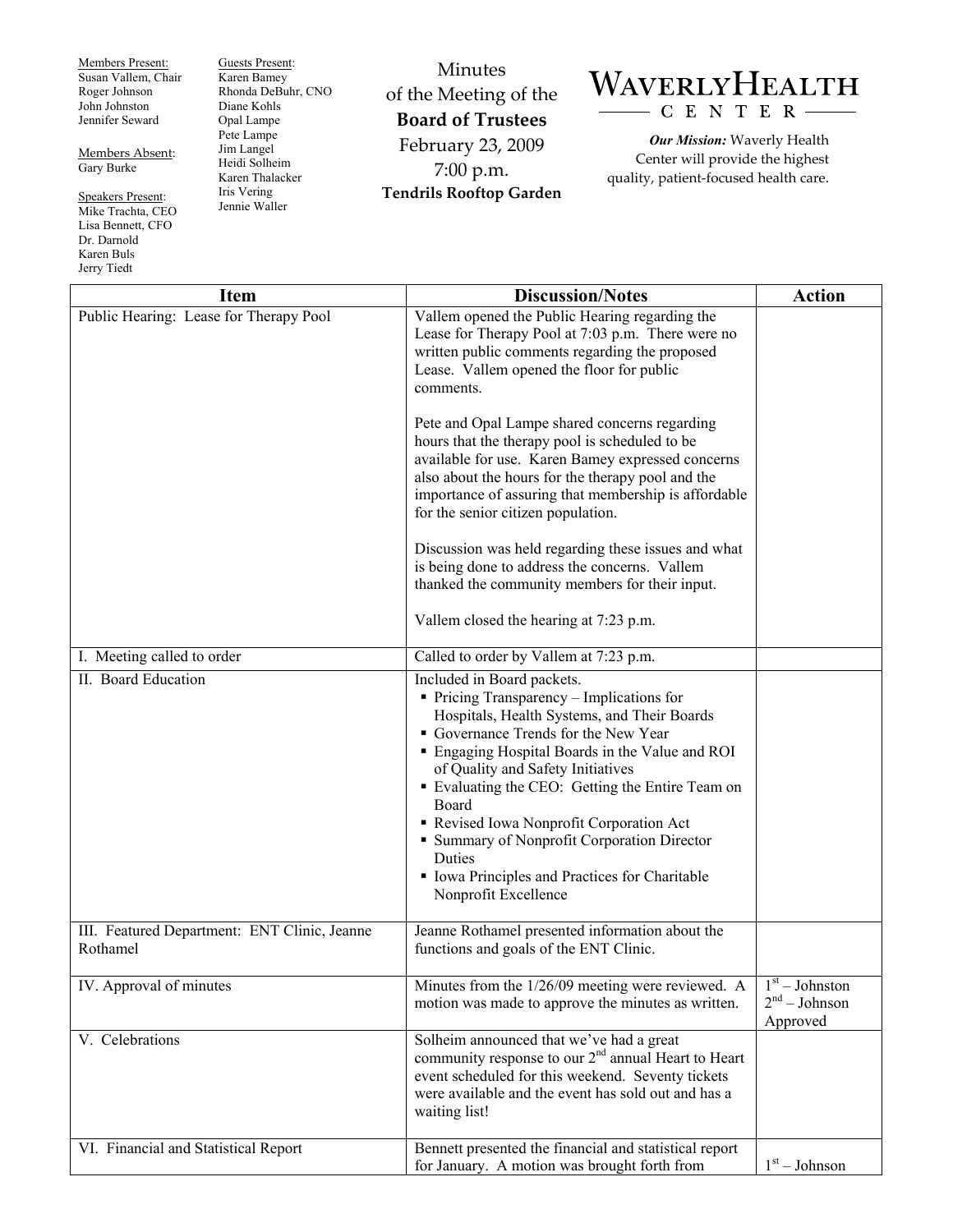|                                                                                                                            | Finance Committee to approve the January financial<br>and statistical report as written.                                                                                                                                                                                                                                                                                                                                                                                                 | 2 <sup>nd</sup> – Burke<br>Approved             |
|----------------------------------------------------------------------------------------------------------------------------|------------------------------------------------------------------------------------------------------------------------------------------------------------------------------------------------------------------------------------------------------------------------------------------------------------------------------------------------------------------------------------------------------------------------------------------------------------------------------------------|-------------------------------------------------|
|                                                                                                                            | Bennett noted that we have received our interim rates<br>from WPS. This included a \$410,000 lump sum<br>settlement for underpayment based on our cost report<br>and also resets our rates going forward.                                                                                                                                                                                                                                                                                |                                                 |
| VII. Committee/Department Reports:<br>• Performance Improvement<br>• Home Health/Alternative Care<br>• Environment of Care | The Performance Improvement, Home Health/<br>Alternative Care, and Environment of Care reports<br>were presented as included in the Board packets.                                                                                                                                                                                                                                                                                                                                       | Accepted                                        |
| VIII. C.E.O.'s Report<br>• Therapy Pool Lease                                                                              | Trachta presented the lease with Wartburg-Waverly<br>Sports and Wellness Center for use of the therapy<br>pool as included in the Board packets. A motion was<br>made to approve the lease as presented.                                                                                                                                                                                                                                                                                 | $1st - Johnston$<br>$2nd$ – Seward<br>Approved  |
| Resolutions Regarding Sources of Patient<br>$\bullet$<br>Care Provided From Outside of the Health<br>Center                | Trachta presented the list of contracted service<br>providers for review. This information was reviewed<br>by the Medical Staff in January and approved by the<br>Executive Committee of the Medical Staff at their<br>February meeting. A motion was made to approve<br>the resolutions regarding sources of patient care<br>provided from outside of the Health Center as<br>presented.                                                                                                | $1st - Johnson$<br>$2nd$ – Seward<br>Approved   |
| • Resolution Regarding Dedication of<br>Federal Medicaid Assistance for Health<br>Care                                     | Trachta presented a resolution regarding Dedication<br>of Federal Medical Assistance for Health Care. A<br>motion was made to approve the resolution as<br>presented.                                                                                                                                                                                                                                                                                                                    | $1st$ – Seward<br>$2nd - Johnson$<br>Approved   |
| Press Ganey Medical Staff Satisfaction<br><b>Survey Report</b>                                                             | Trachta presented the Medical Staff Satisfaction<br>Survey report, noting an increase since the last<br>report.                                                                                                                                                                                                                                                                                                                                                                          |                                                 |
| Organizational Chart                                                                                                       | Trachta presented an updated organizational chart<br>noting that the only reporting change is that Clinic<br>Business Office will be reporting to the Compliance<br>Manager. He also noted that the Health Promotion<br>department and the Director of Nursing position that<br>was added during the last restructuring have been<br>removed. A motion was made to approve the<br>organizational chart as presented.                                                                     | $1st - Johnston$<br>$2nd - Johnson$<br>Approved |
| <b>Physician Recruiting</b>                                                                                                | Trachta reported that we have an orthopedic surgeon<br>on campus interviewing today and tomorrow.                                                                                                                                                                                                                                                                                                                                                                                        |                                                 |
| IX. Medical Staff Report                                                                                                   | Dr. Darnold reported that the Medical Staff met on<br>$2/16/09$ . He announced that elections were held and<br>Dr. Bell was elected as Secretary/Treasurer, Dr.<br>Dahlquist as Vice President, and Dr. Warne as<br>President. They will assume these offices in June.<br>Dr. Darnold reported that credentialing/privileging<br>items and changes/additions to the Medical Staff<br>Bylaws, Rules & Regulations were reviewed as<br>listed on this agenda and recommended for approval. |                                                 |
| X. IT Update                                                                                                               | Tiedt reported that the McKesson system went live<br>as scheduled on February 1 <sup>st</sup> . Aside from a few<br>minor transition issues, everything is going                                                                                                                                                                                                                                                                                                                         |                                                 |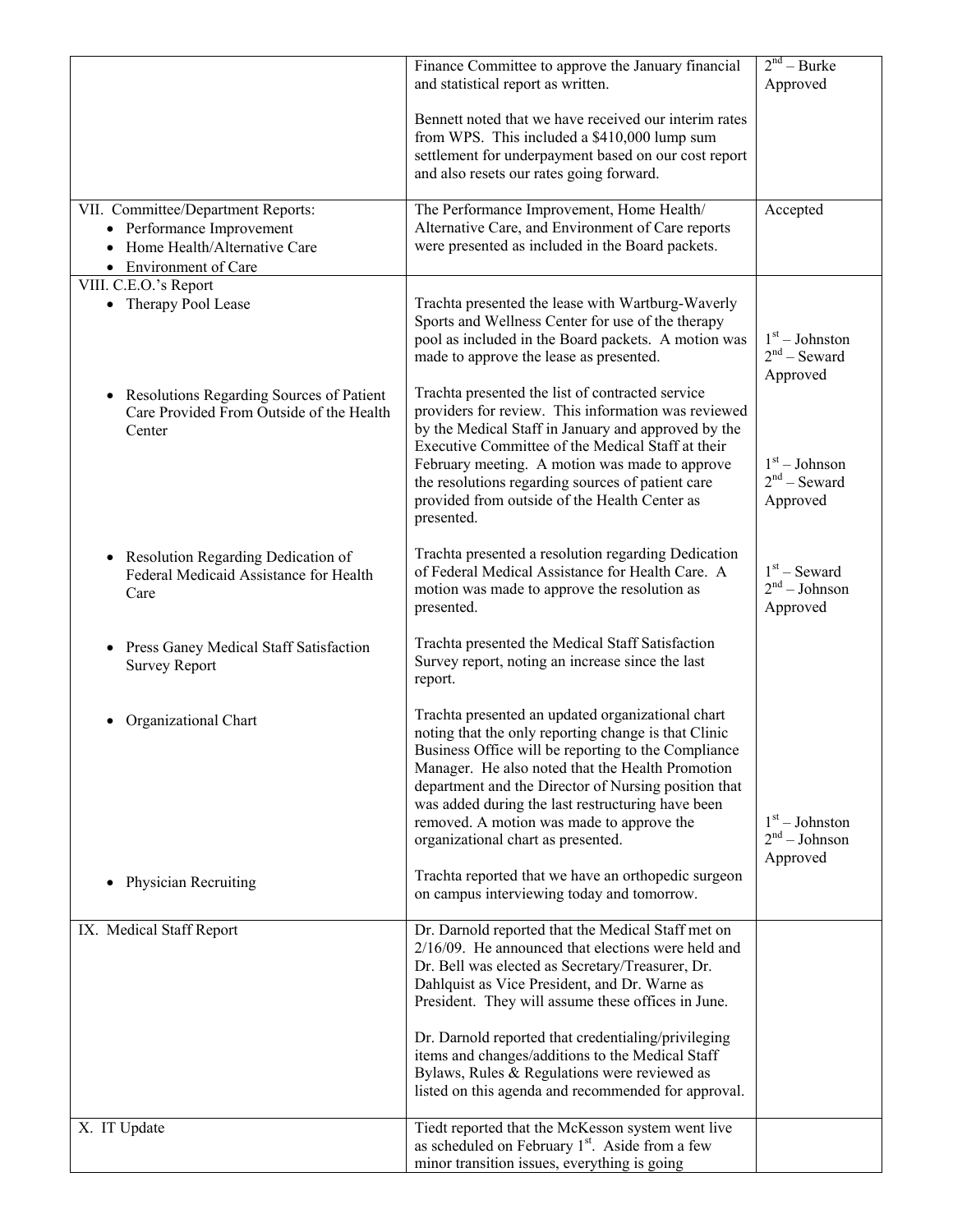|                                                                                                                                                                                                                                                                                                                                                                                                                                                                                                                                                                                                                                                                                                                                       | according to plan. Claims had been submitted<br>through the new system, cleared and had been paid<br>by February $17th$ . Tiedt expressed appreciation to the<br>staff that worked diligently through the transition.                                                                                                                                                                                                                                                                                                                                                                                                                                                                    |                                                 |
|---------------------------------------------------------------------------------------------------------------------------------------------------------------------------------------------------------------------------------------------------------------------------------------------------------------------------------------------------------------------------------------------------------------------------------------------------------------------------------------------------------------------------------------------------------------------------------------------------------------------------------------------------------------------------------------------------------------------------------------|------------------------------------------------------------------------------------------------------------------------------------------------------------------------------------------------------------------------------------------------------------------------------------------------------------------------------------------------------------------------------------------------------------------------------------------------------------------------------------------------------------------------------------------------------------------------------------------------------------------------------------------------------------------------------------------|-------------------------------------------------|
| XI. Press Ganey Employee Satisfaction Survey<br>Report                                                                                                                                                                                                                                                                                                                                                                                                                                                                                                                                                                                                                                                                                | Buls presented the Employee Satisfaction Survey<br>report as included in the Board packets. Discussion<br>was held regarding the results of the survey and ideas<br>for increasing participation in the next survey. It was<br>noted that physicians should be made aware of the<br>statistically significant increase in physician relations<br>scores for "Treated with respect by physicians" and<br>"Effective working relationship".                                                                                                                                                                                                                                                |                                                 |
| XII. Old Business                                                                                                                                                                                                                                                                                                                                                                                                                                                                                                                                                                                                                                                                                                                     | Trachta presented an update on local clinic physician<br>recruiting/student loan repayment that was approved<br>at the last meeting. He provided clarification to Dr.<br>Darnold that the intent of the arrangement is to<br>assure coverage for Dr. Dahlquist in lieu of<br>recruiting partners for his hospital based practice.<br>Solheim reported that Iowa Public Television was<br>here last week filming for the Iowa Journal. The<br>piece will focus on hospital scorecards and quality<br>and will feature WHC and Mercy Des Moines. It<br>will air on April $2^{nd}$ or $3^{rd}$ . Solheim will let Trustees<br>know the date when it is confirmed and promote it<br>locally. |                                                 |
|                                                                                                                                                                                                                                                                                                                                                                                                                                                                                                                                                                                                                                                                                                                                       | Trachta reported that the Walk-In Clinic is set to<br>open on Monday. It will be open from $5 - 8$ p.m.,<br>Monday through Friday, and from $12 - 8$ p.m. on<br>Saturdays and Sundays. Patients will use the Green<br>Entrance and signage will guide them to the Walk-In<br>Clinic.                                                                                                                                                                                                                                                                                                                                                                                                     |                                                 |
| XIII. New Business<br>Provisional Appointment to Medical Staff:<br>Robert Grossett, M.D. - Courtesy,<br>Radiology, NightHawk Radiology<br>Provisional to Regular Appointment on<br>$\bullet$<br>Medical Staff:<br>James Cafaro, M.D. - Consulting,<br>Pulmonary Medicine, CVMS<br>Continuation of Provisional Status on<br>٠<br>Medical Staff:<br>Udaya Shreesha, M.D. - Consulting,<br>Pulmonary Medicine, Covenant<br>Reappointment to Medical Staff:<br>$\bullet$<br>John Zehr, M.D. - Active, Emergency<br>٠<br>Medicine, WHC<br>Ahsan Maqsood, M.D. - Consulting,<br>٠<br>Cardiology, Covenant<br>Change of Status - Courtesy-Ancillary to<br>٠<br><b>Active-Ancillary Status:</b><br>Wayde Blumhardt, CRNA -<br>Anesthesia, WHC | Trachta presented the:<br>** provisional appointment to Medical Staff<br>** provisional to regular appointment on Medical<br>Staff<br>** continuation of provisional status<br>** reappointments to Medical Staff<br>** status change from courtesy-ancillary to active-<br>ancillary status<br>**updated/revised privileges<br>All items are individually listed at left. The files<br>have been reviewed by the Executive Committee of<br>the Medical Staff. The Executive Committee<br>recommends approval. A motion was made to<br>approve all items as individually considered and<br>recommended by the Executive Committee of the<br>Medical Staff.                               | $1st - Johnson$<br>$2nd - Johnston$<br>Approved |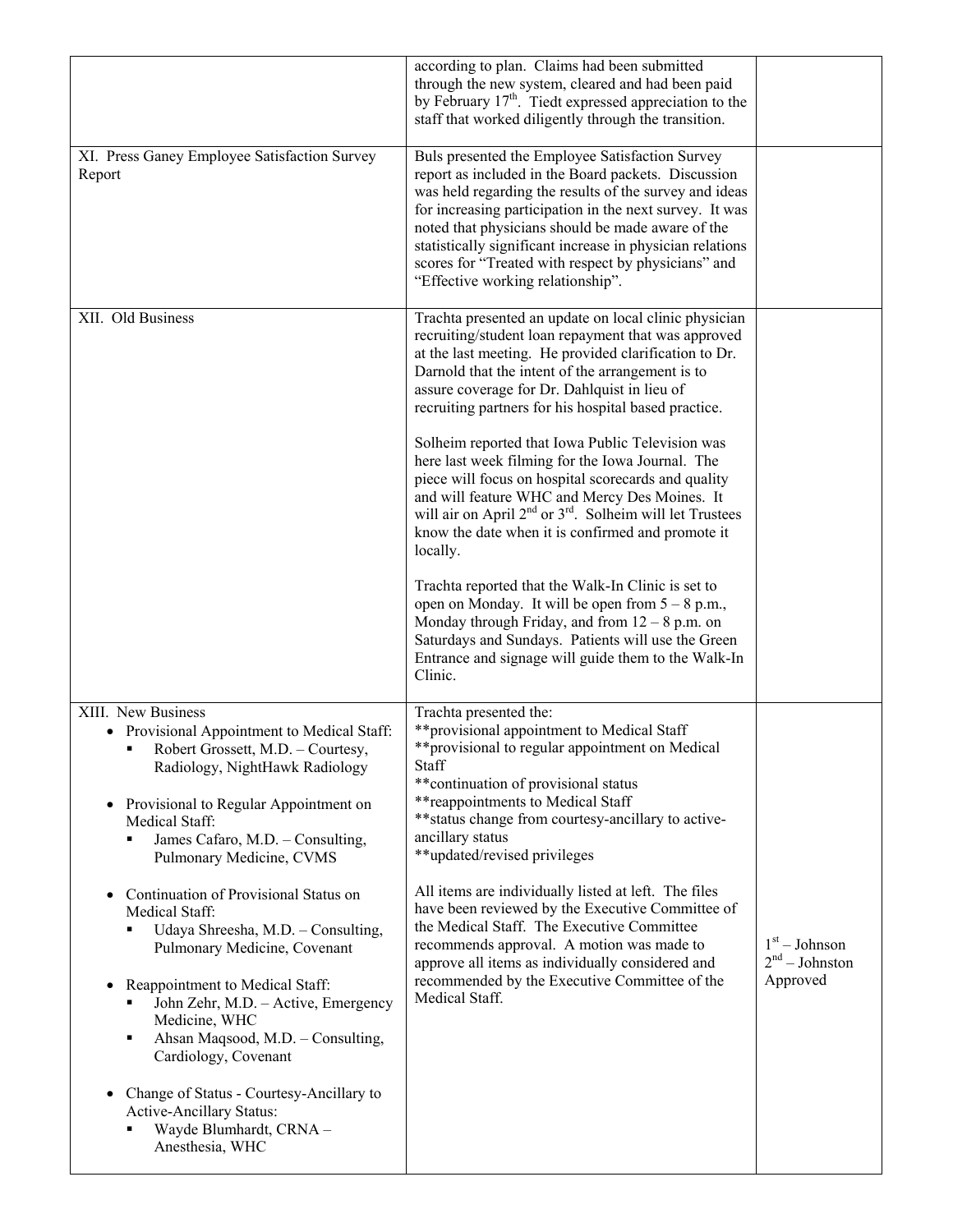| <b>Updated/Revised Privileges:</b><br>$\bullet$<br>April Borchardt, DPM - Courtesy,<br>Podiatry,<br>David Visokey, M.D. - Consulting,<br>٠<br>Pulmonary Medicine, Covenant<br>James Cafaro, M.D. - Consulting,<br>٠<br>Pulmonary Medicine, CVMS<br>Jessica Boevers, M.D. - Courtesy,<br>٠<br>Family Medicine, Covenant<br>Lee Fagre, M.D. - Active, Family<br>٠<br>Medicine, Covenant                                                                                                                                                                                      |                                                                                                                                                                                                                                                                                                                                                                                                   |                                                        |
|----------------------------------------------------------------------------------------------------------------------------------------------------------------------------------------------------------------------------------------------------------------------------------------------------------------------------------------------------------------------------------------------------------------------------------------------------------------------------------------------------------------------------------------------------------------------------|---------------------------------------------------------------------------------------------------------------------------------------------------------------------------------------------------------------------------------------------------------------------------------------------------------------------------------------------------------------------------------------------------|--------------------------------------------------------|
| • Revised Privilege Listing:<br>Allergy & Immunology Clinical<br>Privileges                                                                                                                                                                                                                                                                                                                                                                                                                                                                                                | Trachta presented the revised privilege listing as<br>listed at left, and included in the Board packets. The<br>form has been reviewed and is recommended for<br>approval by the Executive Committee of the Medical<br>Staff. A motion was made to approve the privilege<br>listing as written and individually considered.                                                                       | $1st$ – Seward<br>$2nd - Johnston$<br>Approved         |
| Revisions/Additions to Medical Staff<br>Bylaws, Rules & Regulations:<br>Addition - "Qualifications of MEC<br>Officers"<br>Revision - typo error "active" to<br>п<br>"consulting"<br>Addition "Courtesy staff may serve<br>٠<br>on Medical Staff Committees"<br>Revision - "Serve as a member of or<br>assign a Medical Staff member to an<br>Ethics Committee"                                                                                                                                                                                                             | Trachta presented the revisions/additions to the<br>Medical Staff Bylaws, Rules & Regulations as listed<br>at left. The revisions and additions have been<br>reviewed by the Executive Committee of the Medical<br>Staff and the full Medical Staff and are<br>recommended for approval. A motion was made to<br>approve the revisions and additions as presented and<br>individually considered. | $1st - Johnston$<br>$2nd - Johnson$<br>Approved        |
| New/Revised Policies:<br>٠<br><b>Bulletin Boards/Human Resources</b><br>Conflict of Interest/Human Resources<br>Leaves of Absence/Human Resources<br>Receipt of Gifts/Human Resources<br>Restricted Duty/Human Resources<br>Tobacco-Free Campus/Human<br>٠<br>Resources<br>Dining and Food Storage/<br>٠<br>Administration<br>Solicitation and Distribution/Human<br>٠<br>Resources<br>Tissue Receipt, Storage and<br>٠<br>Dispensing/Surgery<br>Sponges, Sharps and Instrument<br>п<br>Counts/Surgery<br>Information Systems Downtime/<br>٠<br><b>Information Systems</b> | Trachta presented the new/revised policy statements<br>as listed at left, and included in the Board packets.<br>The policies have been reviewed by the Executive<br>Committee of the Medical Staff and are<br>recommended for approval. A motion was made to<br>approve the policies as written and individually<br>considered.                                                                   | $1st - Johnson$<br>$2^{\rm nd}$ – Johnston<br>Approved |
| Finance Committee                                                                                                                                                                                                                                                                                                                                                                                                                                                                                                                                                          | Trachta reported that the Finance Committee met on<br>$2/17/09$ . Minutes from said meeting were included<br>in the Board packets. Bennett reported that the<br>withdrawal made from Board Designated Savings<br>last month was returned on 1/29/09.                                                                                                                                              |                                                        |
| XIV. Closed Session<br>Competitive Information (Section<br>388.9)<br>Personnel Evaluation                                                                                                                                                                                                                                                                                                                                                                                                                                                                                  | A motion was made to move into closed session at<br>8:22 p.m. for the following identified purposes:<br>**Competitive Information (Section 388.9)<br>**Personnel Evaluation                                                                                                                                                                                                                       | $1st$ – Seward<br>$2nd - Johnson$<br>Approved          |